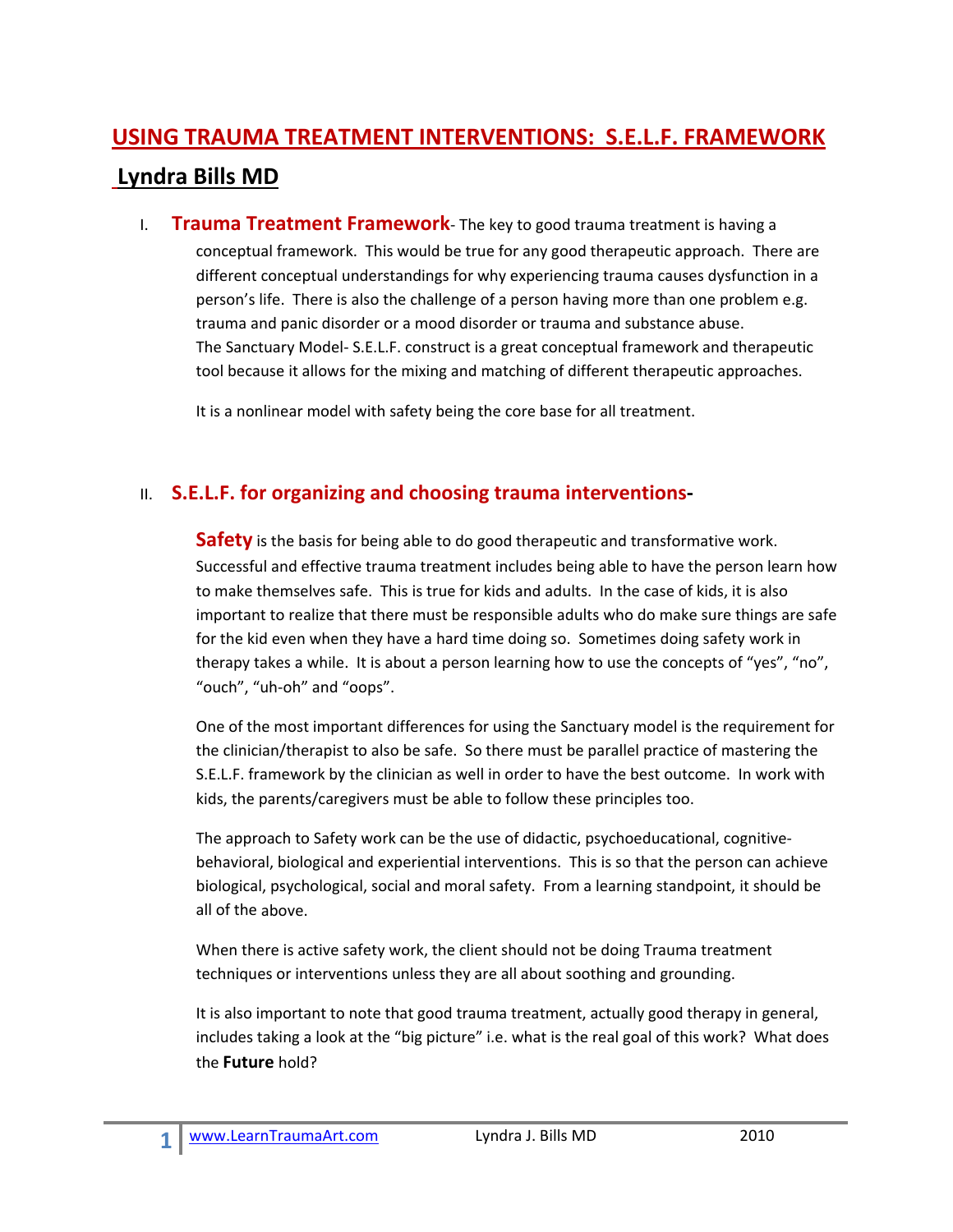**Emotion Management** is therapy and treatment work which is geared towards the person being able to make connections between their affect and cognition. This gets complicated in the case of trauma because of unresolved traumatic memories. Most of the cognitive connections are either not present or significantly disconnected for trauma which is why it is so difficult for a person to respond to treatment. This gets even more complicated when you include other problems like a mood disorder or a psychotic disorder if they are truly separate from the trauma.

In **E‐work,** when there are trauma‐based symptoms like flashbacks, nightmares, body memories, traumatic dissociation, trauma‐based behaviors, trauma‐based avoidance and numbing, and trauma‐based anxiety/depression then there should be consideration for a trauma‐based intervention or gadget. This is where it starts to get a little tricky, because we still do not know everything we need to know about which intervention or gadget is best. We know that there are recommendations and an evidence base for some trauma treatment interventions and there is more work to be done for others. For instance, Trauma Focused‐CBT has an evidence base. Using exposure and desensitization techniques and CBT in general has an evidence base in trauma treatment. There is a large body of literature including case reports which support the use of many other modalities. In the case of trauma, perhaps more than other areas of mental health treatment, there is a need for having the ability to use more than one intervention or gadget.

When a client is struggling with symptoms and behaviors which are due to unmetabolized traumatic affect then a clinician should make an informed decision about using a trauma treatment intervention.

It is always good to use psychoeducation and make sure that the client and caregivers have as much information as possible to understand the impact of trauma and how it can manifest in a person's life. This can be a very powerful treatment intervention in itself.

Since much of the problem with traumatic experiences is due to the presence of disconnected nonverbal material, it is important to realize that there should be use of a nonverbal or experiential intervention. Trauma‐based psychoeducation can be efficiently delivered in group therapy too.

No matter how the client presents or what he/she tells a clinician, if there are trauma‐based symptoms then there will be nonverbal material which needs to be reconnected to the verbal or cognitive mind to reduce dysfunction. There are some techniques and interventions which do address both cognitive and nonverbal aspects of a particular problem. These include EMDR, Trauma Focused CBT, Trauma Art Narrative Therapy, and Somatic Experiencing Therapy to name a few. Some patients can benefit from hypnosis but this would need to be in the hands of a very skilled clinician.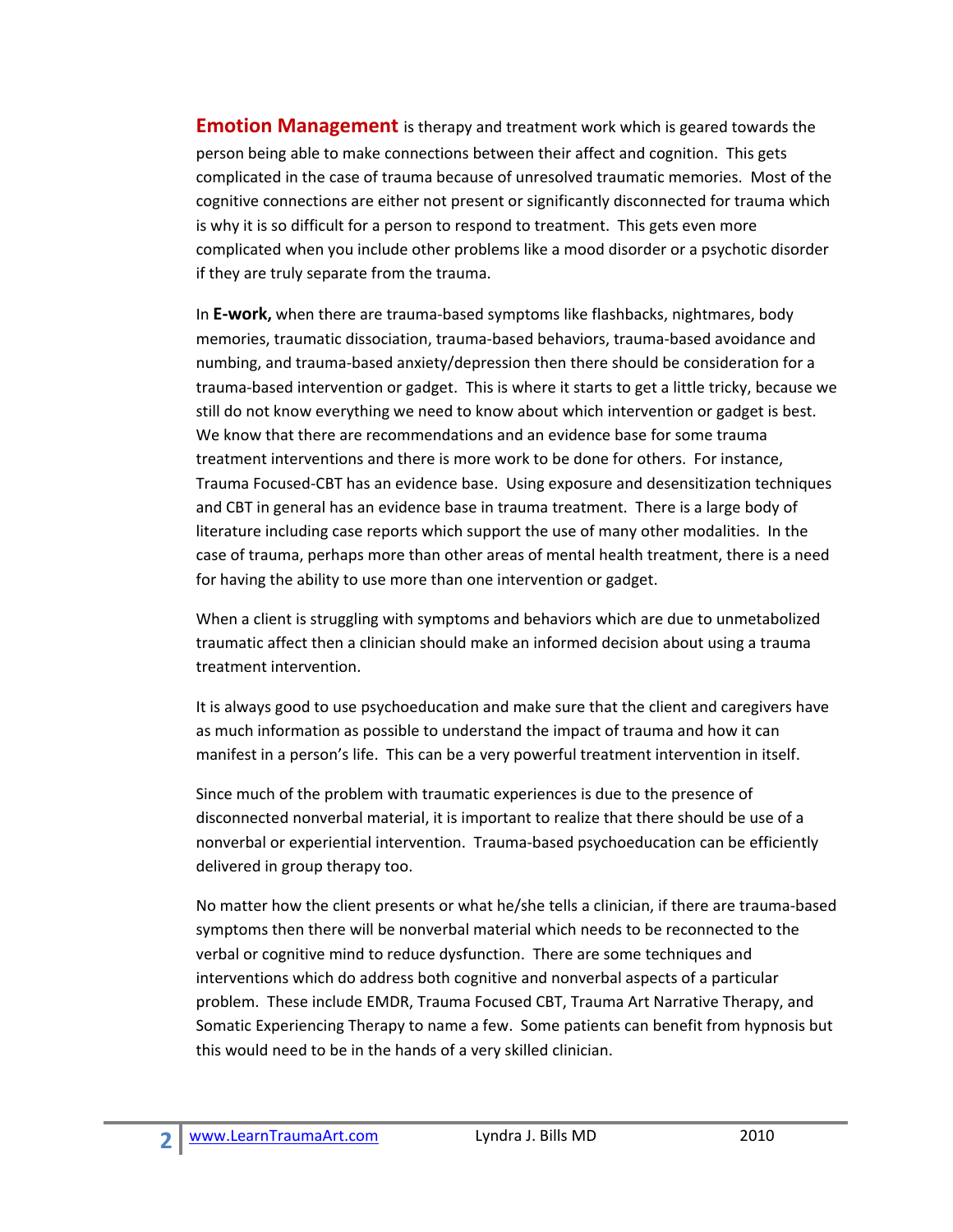Besides psychoeducation and the use of CBT interventions, consider using experiential and nonverbal techniques and therapies. Examples are as follows: Creative therapies like art, music, movement, psychodrama; body oriented psychotherapy; EMDR; TANT; play therapy; somatic experiencing; thought field therapy; the tapping method; and yoga.

For both the client and the clinician understanding that once you start working on specific traumatic material or an event then the process must continue. The therapist must be prepared to support and guide the client to be able to work through the event and the emotion even if it seems overwhelming. The pacing of the therapy has a lot to do with how he/she will tolerate this work. But in general, it is a good idea for the clinician to give good informed consent regarding the likelihood that they will have more symptoms and will feel more (sometimes this is very uncomfortable) . It is a mistake in trauma work to "stop in the middle" and to foster avoidance which is already a very significant symptom for the client.

Once the client has completed use of a specific trauma treatment technique or intervention, then there should be symptom relief. The clinician should be paying attention to whether or not things do get better. Does this client resume normal development? Do clients have a reduction in symptoms and are then able to move on with his/her life? If the answer is "no", then the clinician needs to take a look at what detail may be missing or whether use of another technique or intervention would be helpful.

**LOSS** work in therapy is about a particular affect i.e. grief. Grief or Loss work in treatment is very important. It may be the most emotionally painful work for many clients. It is overlooked many times in therapy by both clients and therapists because it can be so painful. Traumatic grief work sometimes holds the key to a person being able to truly transform their traumatic experience and move on with their life.

It is useful to remember classic grief work principles and even the stages of grief. Remember that grief work often involves a ritual process or passage. The clinician can really help with supporting very concrete ways for the client to move through this very difficult affective material. This is the phase of trauma work which is most likely to bring up issues of safety again. The client who has appeared to work through very difficult traumatic material and really be close to recovery may suddenly regress. Clinicians should pay close attention to regression and client's who have a significant delay in development. The therapeutic issue or task is often about accepting Loss and doing real grief work. Remember in the world of trauma‐based clinical work there are roles which get played out over and over again. These are the role of the victim, the rescuer, perpetrator, and the bystander. For some clients, giving up the role of the victim is really hard and sometimes appears as resistance to moving on in treatment. It could also be viewed as the client not knowing how to be in any other role and being afraid to make a change.

For Loss/Grief work, specific trauma treatment interventions are also effective. This part of